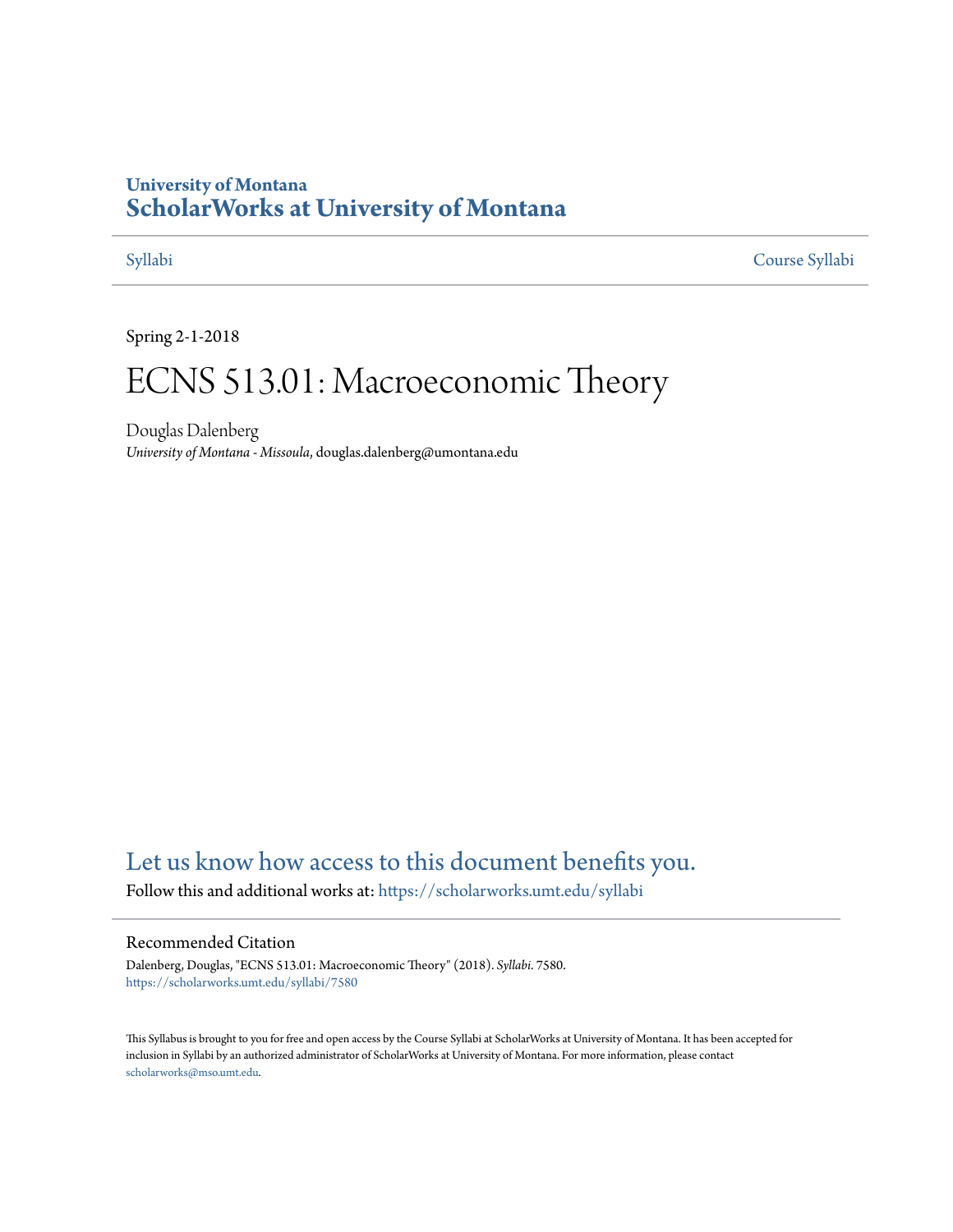# **UNIVERSITY OF MONTANA Economics 513: Macroeconomic Theory aka Forecasting**

### **Course Information:**

Semester: Spring 2018 Section: Section 01 Meeting time: TR 2:00-3:20 Classroom: LA 304 Credits: 3 credits CRN: 34716

### **Instructor Information:**

Instructor: Douglas Dalenberg Office: LA 413 Email: [doug.dalenberg@mso.umt.edu](mailto:doug.dalenberg@mso.umt.edu) Phone: 406-243-4406 (message only). Office hours: T 10:00-10:50 and 12:30-1:50, R 12:30-1:50.

### **Course Description:**

Modern macroeconomics is a broad and deep field. We will approach this course from an empirical perspective by focusing on the forecasting and time series tools applied by macroeconomists. Statistical software will be used to assist us in handling of complex empirical problems and to demonstrate the use of statistical software in time series economics. The ultimate objective of the course is to familiarize the student with the tools used in forecasting and time series analysis.

#### **Prerequisites:**

A statistics course such as STAT 216.

### **Required Texts:**

Diebold, Francis X., (2017), *Forecasting in Economics, Business, Finance and Beyond*, Department of Economics, University of Pennsylvania, [http://www.ssc.upenn.edu/~fdiebold/Textbooks.html,](http://www.ssc.upenn.edu/~fdiebold/Textbooks.html) available online as an open source text at [http://www.ssc.upenn.edu/~fdiebold/Teaching221/Forecasting.pdf.](http://www.ssc.upenn.edu/~fdiebold/Teaching221/Forecasting.pdf)

Hyndman, Rob J. and George Athanasopoulos, (2014), *Forecasting Principles and Practice* available online as an open source text a[t http://otexts.com/fpp/](http://otexts.com/fpp/)

### **Optional Software:**

We will use R which is open source and available in LA 401 and FA 210 and many other campus labs. I will show you how to get access to R on your own computer for free. I prefer R Studio as my R interface. We may occasionally use Stata which is available in LA 401 and in FA 210.

#### **Moodle:**

Data sets used in class and for homework will be available through Moodle.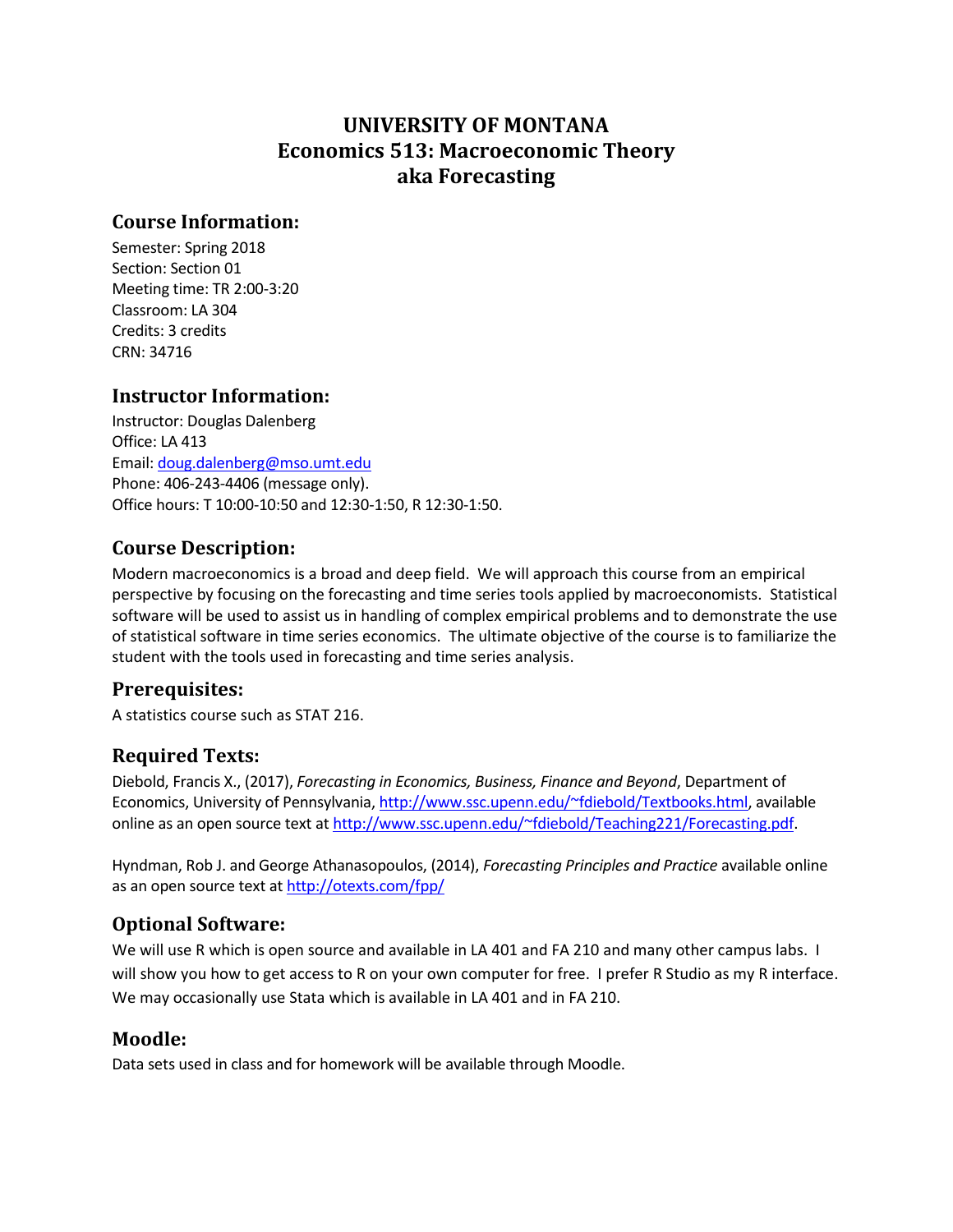#### **Learning Outcomes:**

Students who successfully complete ECNS 513 will be able to:

- 1. describe the forecasting techniques used by economists.
- 2. explain the issues associated forecasting in economics.
- 3. explain the issues associated with time series data.
- 4. create forecasts using regression and ARMA models and perform the relevant associated tests of forecasting models.
- 5. demonstrate proficiency with the R statistical software program.

### **Assessment:**

The weights for the course grade are:

Quizzes 50% 2/6, 2/20, 3/6, 3/20, 4/10, 4/24, 5/7. Homework Problems 50% As assigned, approximately each meeting. Late work is penalized with a deduction of points reflecting the cost it imposes on me. Work is considered late if I receive it after I have finished grading those assignments handed in on time. I will use plus/minus grading with 100-92=A, 91-90=A-, 89-88=B+, 87-82=B, 81-80=B-, 79-78=C+, 77-72=C, 71- 70=C- 69-68=D+, 67-62=D, 61-60=D-, 59 and below=F.

#### **Policies:**

- 1. If you miss a quiz and you contact me prior to or immediately after the quiz, then we will make arrangements for dealing with the missing score (usually a make-up quiz). If I am not contacted promptly, then no makeup is possible. Homework is late if I receive it after I have finished grading the homework that was turned in at the deadline because at that point you are imposing a cost upon me. Late homework is penalized a portion of the points depending upon the cost it imposes on me.
- 2. If my office hours conflict with your schedule, see me for an appointment or try to catch me in my office by chance.
- 3. Whenever possible, and in accordance with civil rights laws, the University of Montana will attempt to provide reasonable modifications to students with disabilities who request and require them. Please feel free to setup a time with me to discuss any modifications that may be necessary for this course. For more information, visit the [Disability Services for Students](http://life.umt.edu/dss/) website [\(http://life.umt.edu/dss\)](http://life.umt.edu/dss).
- 4. Academic dishonesty will result in a score of zero for the work in question and possible university sanctions. All students need to be familiar with th[e Student Conduct Code \(](http://www.umt.edu/vpesa/Dean%20of%20Students/default.php) [http://www.umt.edu/vpesa/Dean%20of%20Students/default.php\)](http://www.umt.edu/vpesa/Dean%20of%20Students/default.php).
- 5. The University sets deadlines for adding classes, dropping classes, changing grade options, and changing to or from audit status. These policies can be found at the [Registrar's web page](http://www.umt.edu/registrar/students/dropadd.php) [\(http://www.umt.edu/registrar/students/dropadd.php\)](http://www.umt.edu/registrar/students/dropadd.php) while the actual dates for this term can be found on the [Registrar's calendar](http://www.umt.edu/registrar/PDF/Spring-2018-Registration-Deadlines-Chart.docx) [\(http://www.umt.edu/registrar/PDF/Spring-2018-](http://www.umt.edu/registrar/PDF/Spring-2018-Registration-Deadlines-Chart.docx) [Registration-Deadlines-Chart.docx\)](http://www.umt.edu/registrar/PDF/Spring-2018-Registration-Deadlines-Chart.docx).
- 6. I do not take attendance. The consequences of missing class are reflected in quiz and homework scores. I take material for the quizzes out of lecture, so if you do miss class you will want to copy a classmate's notes.
- 7. I do not recommend taking notes on a computer, however if you must, please sit where you will not distract students with your screen. I have read some of the research on computer note taking and am willing to discuss my interpretation of that research with you.